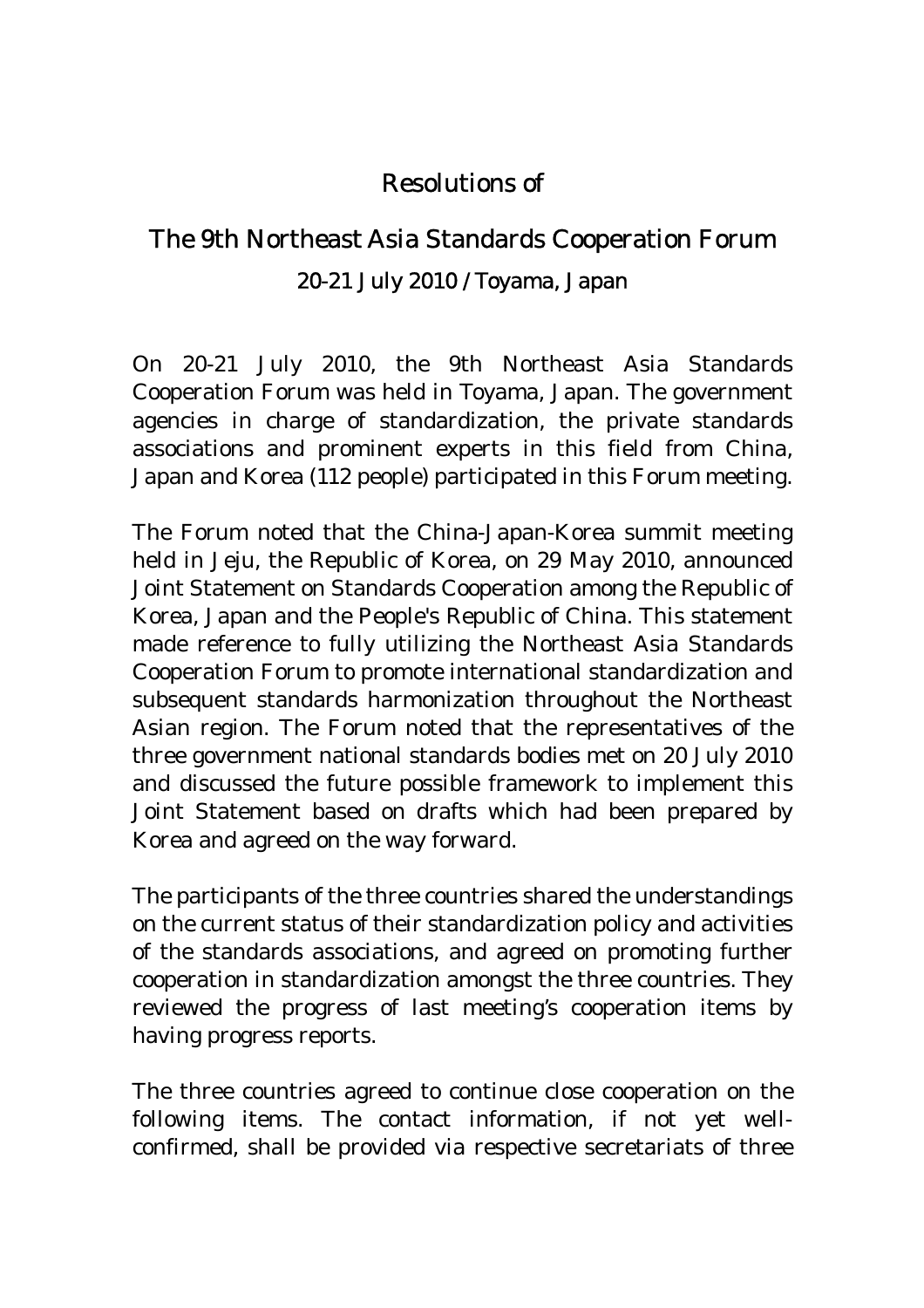countries to the proposer of each project as soon as possible, but no later than 30 September 2010. And the parties responsible as indicated below in the parentheses shall make a status report on each item to the 10th Forum in 2011.

- 1-1. Studying procedure for more efficient operation of Northeast Asia Standards Cooperation Forum (C-J-K)
- 1-2. Reinforcement of information exchanges, such as those on national mirror committees of ISO/IEC TCs/SCs of each country (C-J-K)
- 1-3. Joint response to the new business of ISO and IEC (C-J-K)
- 1-4. Information exchanges on CJK-SITE (China, Japan, Korea Standards cooperation on Information Technology and Electronics), standardization project on information technology and electronics fields (C-J-K)
- 1-5. Information Exchanges on General Requirements for Emission Limit of Volatile Organic Compound of Adhesives (C)
- 1-6. Information Exchanges on Guideline on Quality and Safety Technology of Consumer Products – General rules (C)
- 1-7. Accessible design (J)
- 1-8. Assistive products (J)
- 1-9. Cooperation in ISO/TC 171 (Document management applications) of evaluation and preservation of 2-byte font design (J)
- 1-10. Cooperation in ISO/TC 162 (Doors and window) (J)
- 1-11. Test Method for Fibrous Activated Carbon (J)
- 1-12. Information Exchanges on the Activities of ISO/TC164 (Mechanical Testing of Metals) (J)
- 1-13. Measurement Methods of LED Backlight Unit for Liquid Crystal Display (K)
- 1-14. Standardization of Thermal Conductivity of Thermal Spray Coating Layers in Ceramics (K)
- 1-15. Cooperation on the International Standardization of Products for Seniors (K)
- 1-16. Cooperation for Standardization of Eco-friendly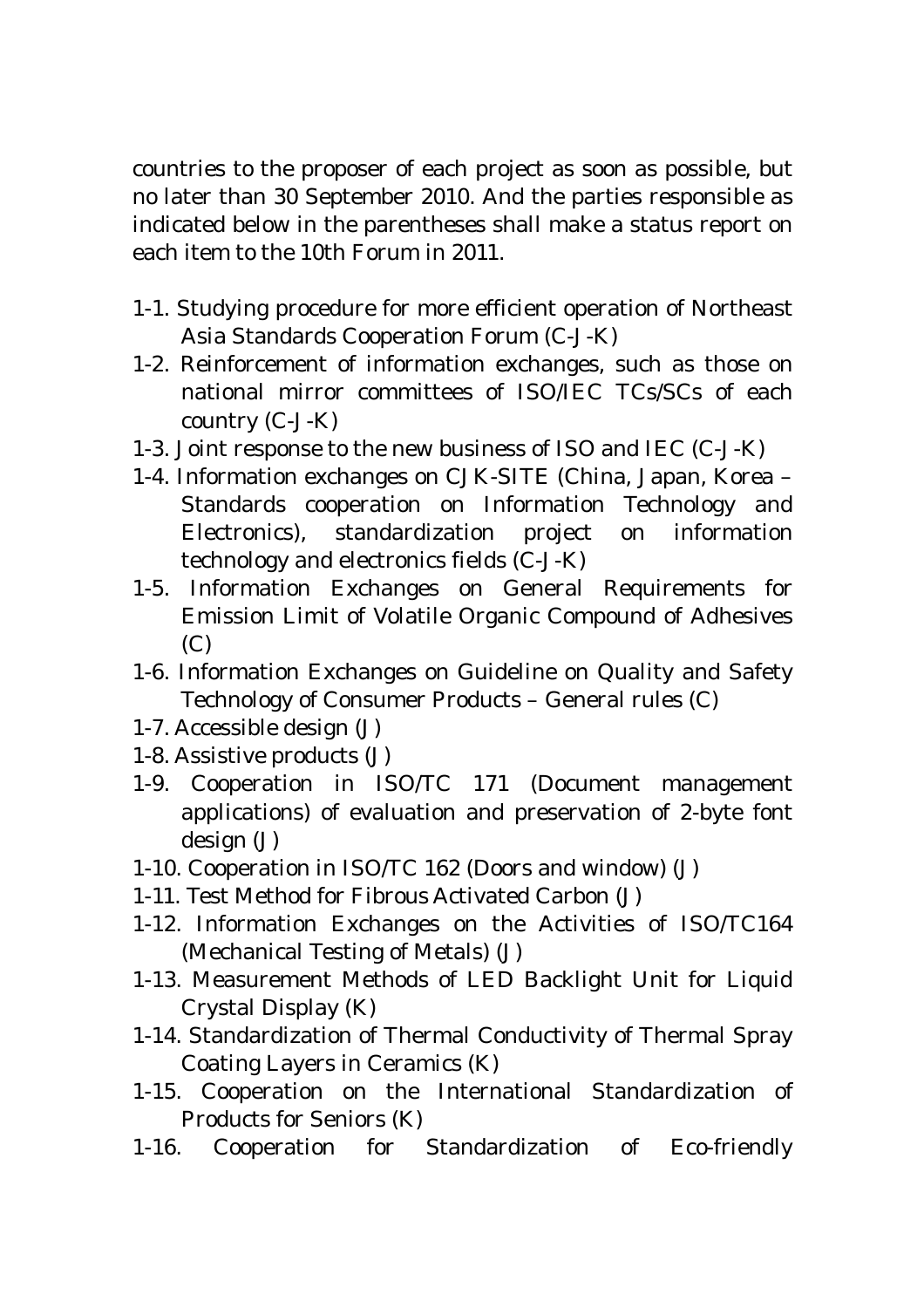Electroplating (K)

The Forum agreed that the following items were successfully completed:

- Enhancing Information Exchange over the Activities of ISO/TC 71 (Concrete, Steel-reinforced Concrete and Pre-stressed Concrete) (J)
- Cooperation of International Standardization Activities on SR (K)
- $\bullet$  Education on Standards (K)
- Cooperation on the Standardization of Green Textiles (K)

The Forum agreed to start cooperation on the following new items proposed in this Forum. The detailed contact information shall be provided via the respective secretariats to the next Forum Secretariat (KSA) as soon as possible, but no later than 30 September 2010. And the parties responsible as indicated below in the parentheses shall make a status report on each item to the 10th Forum in 2011.

- 2-1 Cooperation on Smart Grid amongst three countries including new work item in IEC of common interest (C-J-K)
- 2-2 Information exchanges and cooperation on standardization on sewer system maintenance (J)
- 2-3 Information exchanges and cooperation on Reclaimed Wastewater Use in Urban Areas (J)

The Forum agreed to consider the following new items proposed in this Forum. The responses shall be provided via the respective secretariats to the next Forum Secretariat (KSA) as soon as possible, but no later than 30 September 2010. And the proposers of the agreed items, if any, shall make reports to the 10th Forum in 2011.

3-1 Freight container ID coding research and IS development (C) 3-2 Second hand good cross board trade (C)